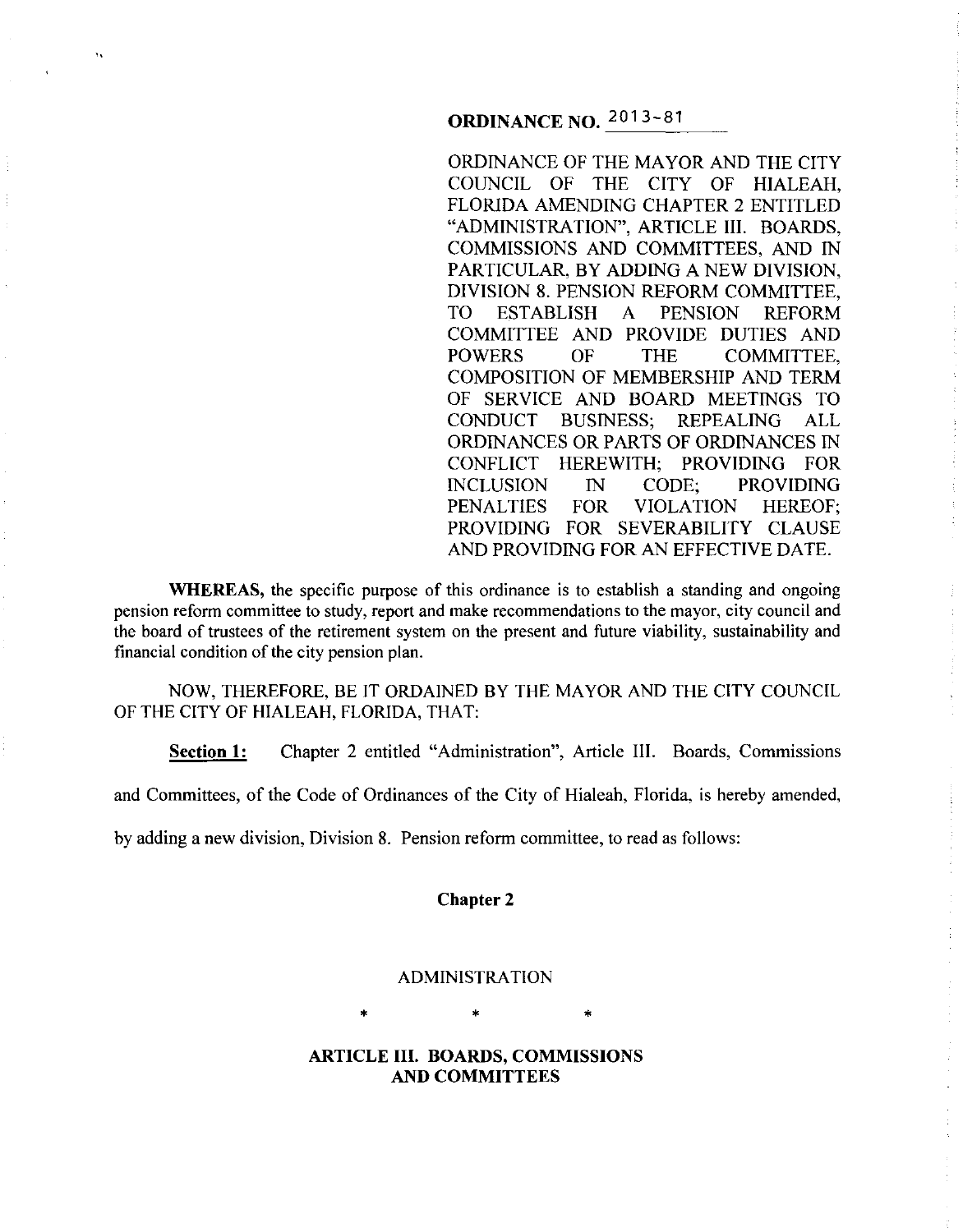#### DIVISION 8. PENSION REFORM COMMITTEE\*

\* \*

#### Sec. 2-755. Established.

\*

The city establishes a pension reform committee.

#### Sec. 2-756. Composition, compensation and term of service.

The pension reform committee shall consist of nine members as follows:

- (I) One member shall be a trustee of the Hialeah Retirement System appointed by the board of trustees.
- (2) One member shall be a councilmember appointed by the council president.
- (3) One member shall be appointed by the city council selected from the general public who resides in the city and who has financial, business or professional training and experience.
- ( 4) One member shall be appointed by union representatives for AFSCME to represent its bargaining unit membership.
- (5) One member shall be appointed by union representatives for PBA to represent its bargaining unit membership.
- (6) One member shall be appointed by union representatives for IAFF, Local 1102, to represent its bargaining unit membership.
- (7) The Mayor shall appoint three members, of which two members selected from the general public and a city resident elector who has financial, business or professional training and experience. One member shall be selected from the general public with financial, business or professional training and experience, without necessarily residing in the city. One member shall be a management employee from the city.

Members shall serve without compensation.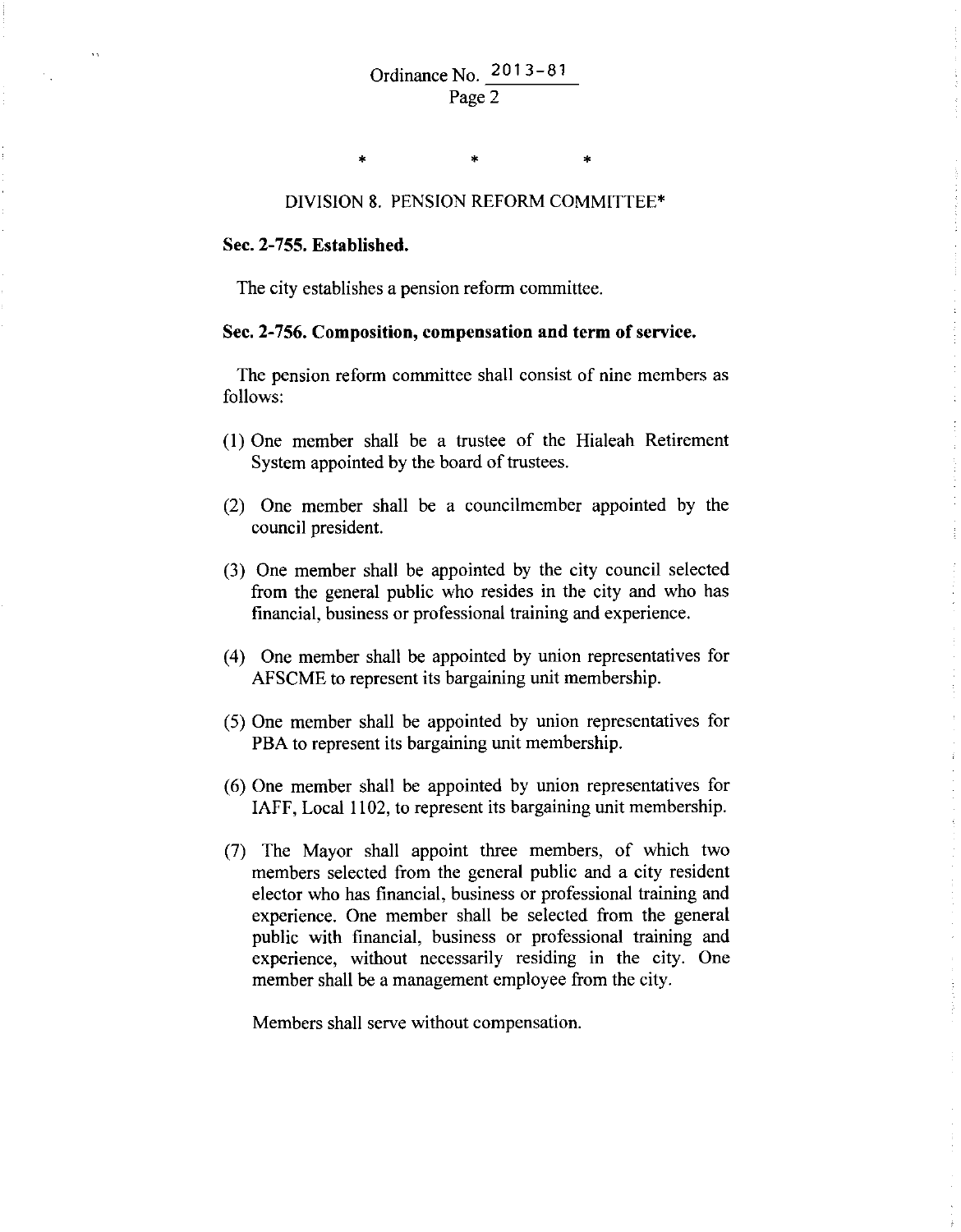### **Sec. 2-757. Meetings.**

 $\ddot{\phantom{a}}$ 

The pension reform committee shall establish the date, time and place of its meetings, but in no event shall the committee meet less than two times during the calendar year.

# **Sec. 2-758. Duties and powers.**

The enumerated powers and duties of the pension reform committee are to:

- (I) Study and evaluate the present and future viability, sustainability and financial condition of the pension plan.
- (2) Report and recommend to the mayor, city council and the board of trustees of the retirement system on significant and pertinent matters relating to or affecting the present and future viability, sustainability and financial condition of the pension plan.
- (3) Report and recommend to the mayor, city council and the board of trustees of the retirement system pension reforms, changes or modifications that would enhance the sustainability and viability of the pension plan.
- (4) Report and recommend to the mayor, city council and the board of trustees of the retirement system on matters involving the substance, manner and effectiveness of information and communication disseminated to current employees and retirees relating to the present and future viability, sustainability and financial condition of the pension plan.
- (5) Select and retain an independent actuary with expertise in evaluating and advising pension plans to assist the committee in performing its duties and responsibilities, subject to city council approval of any expenditure.

\* \* \*

#### **Section 2: Repeal of Ordinances in Conflict.**

All ordinances or parts of ordinances in conflict herewith are hereby repealed to the extent of such conflict.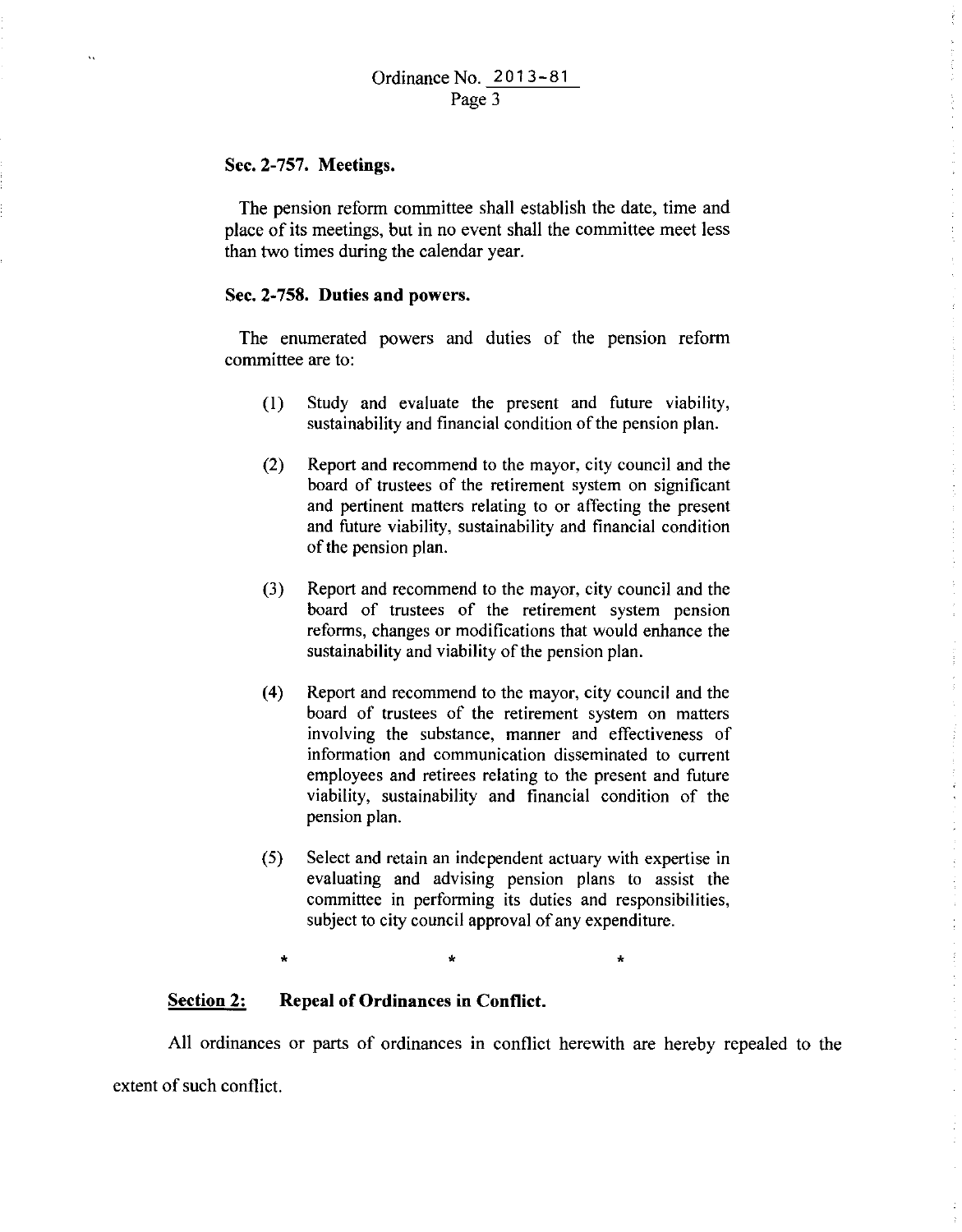## **Section 3: Penalties.**

 $\sqrt{2}$ 

Every person violating any provision of the Code or any ordinance, rule or regulation adopted or issued in pursuance thereof shall be assessed a civil penalty not to exceed \$500.00 within the discretion of the court or administrative tribunal having jurisdiction. Each act of violation and each day upon which any such violation shall occur shall constitute a separate offense. In addition to the penalty prescribed above, the City may pursue other remedies such as abatement of nuisance, injunctive relief, administrative adjudication and revocation of licenses or permits.

# **Section 4: Inclusion in Code.**

The provisions of this ordinance shall be included and incorporated in the Code of Ordinances of the City of Hialeah, as an addition or amendment thereto, and the sections of this ordinance shall be renumbered to conform to the uniform numbering system of the Code.

# **Section 5: Severability Clause.**

If any phrase, clause, sentence, paragraph or section of this ordinance shall be declared invalid or unconstitutional by the judgment or decree of a court of competent jurisdiction, such invalidity or unconstitutionality shall not affect any of the remaining phrases, clauses, sentences, paragraphs or sections of this ordinance.

# **Section 6: Effective Date.**

This ordinance shall become effective when passed by the City Council and signed by the Mayor or at the next regularly scheduled City Council meeting, if the Mayor's signature is